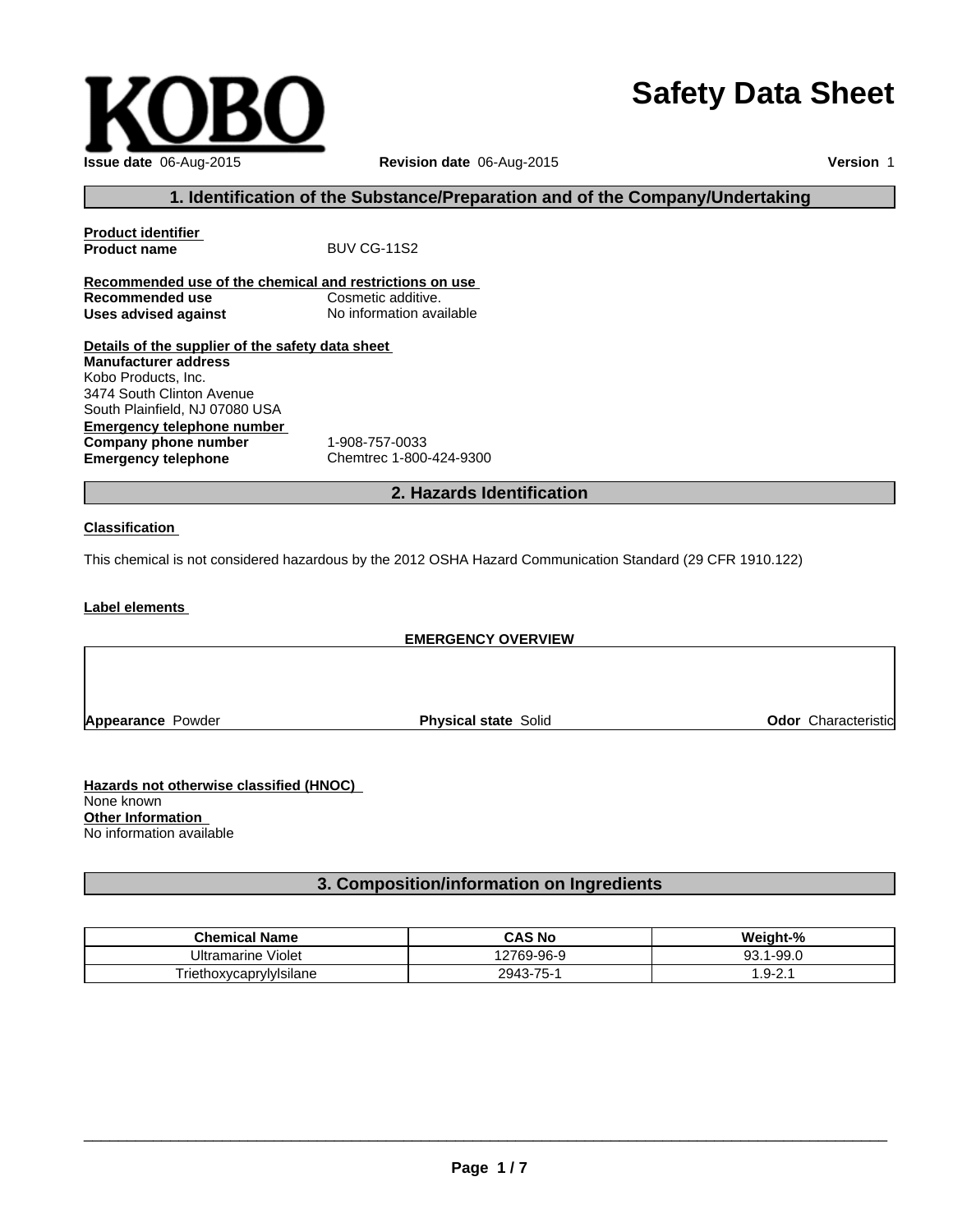### **4. First aid measures**

 $\overline{\phantom{a}}$  ,  $\overline{\phantom{a}}$  ,  $\overline{\phantom{a}}$  ,  $\overline{\phantom{a}}$  ,  $\overline{\phantom{a}}$  ,  $\overline{\phantom{a}}$  ,  $\overline{\phantom{a}}$  ,  $\overline{\phantom{a}}$  ,  $\overline{\phantom{a}}$  ,  $\overline{\phantom{a}}$  ,  $\overline{\phantom{a}}$  ,  $\overline{\phantom{a}}$  ,  $\overline{\phantom{a}}$  ,  $\overline{\phantom{a}}$  ,  $\overline{\phantom{a}}$  ,  $\overline{\phantom{a}}$ 

#### **First aid measures**

| <b>General advice</b>                                       | If symptoms persist, call a physician.                                                                                             |
|-------------------------------------------------------------|------------------------------------------------------------------------------------------------------------------------------------|
| Eye contact                                                 | Rinse immediately with plenty of water, also under the eyelids, for at least 15 minutes. If<br>symptoms persist, call a physician. |
| <b>Skin contact</b>                                         | Wash off immediately with soap and plenty of water while removing all contaminated<br>clothes and shoes.                           |
| <b>Inhalation</b>                                           | Remove to fresh air. If breathing is irregular or stopped, administer artificial respiration.                                      |
| Ingestion                                                   | If swallowed, do not induce vomiting: seek medical advice immediately and show this<br>container or label.                         |
| Self-protection of the first aider                          | Use personal protective equipment as required.                                                                                     |
| Most important symptoms and effects, both acute and delayed |                                                                                                                                    |
| <b>Symptoms</b>                                             | No known effects under normal use conditions.                                                                                      |
|                                                             | Indication of any immediate medical attention and special treatment needed                                                         |
| Note to physicians                                          | Effects of exposure (inhalation, ingestion or skin contact) to substance may be delayed.                                           |
|                                                             |                                                                                                                                    |

### **5. Fire-fighting measures**

#### **Suitable extinguishing media**

Use extinguishing measures that are appropriate to local circumstances and the surrounding environment.

#### **Unsuitable extinguishing media** No information available.

#### **Specific hazards arising from the chemical**

None in particular.

#### **Explosion data Sensitivity to mechanical impact** None. **Sensitivity to static discharge** None.

#### **Protective equipment and precautions for firefighters**

Use personal protective equipment as required.

#### **6. Accidental release measures**

#### **Personal precautions, protective equipment and emergency procedures**

| <b>Personal precautions</b>                          | Use personal protective equipment as required. Avoid contact with eyes and skin. Wash<br>thoroughly after handling. |
|------------------------------------------------------|---------------------------------------------------------------------------------------------------------------------|
| For emergency responders                             | Use personal protective equipment as required.                                                                      |
| <b>Environmental precautions</b>                     | Collect spillage. Do not allow into any sewer, on the ground or into any body of water.                             |
| Methods and material for containment and cleaning up |                                                                                                                     |
| <b>Methods for containment</b>                       | Prevent further leakage or spillage if safe to do so.                                                               |
| Methods for cleaning up                              | Avoid creating dust. Sweep up and shovel into suitable containers for disposal.                                     |
| Prevention of secondary hazards                      | Clean contaminated objects and areas thoroughly observing environmental regulations.                                |
|                                                      |                                                                                                                     |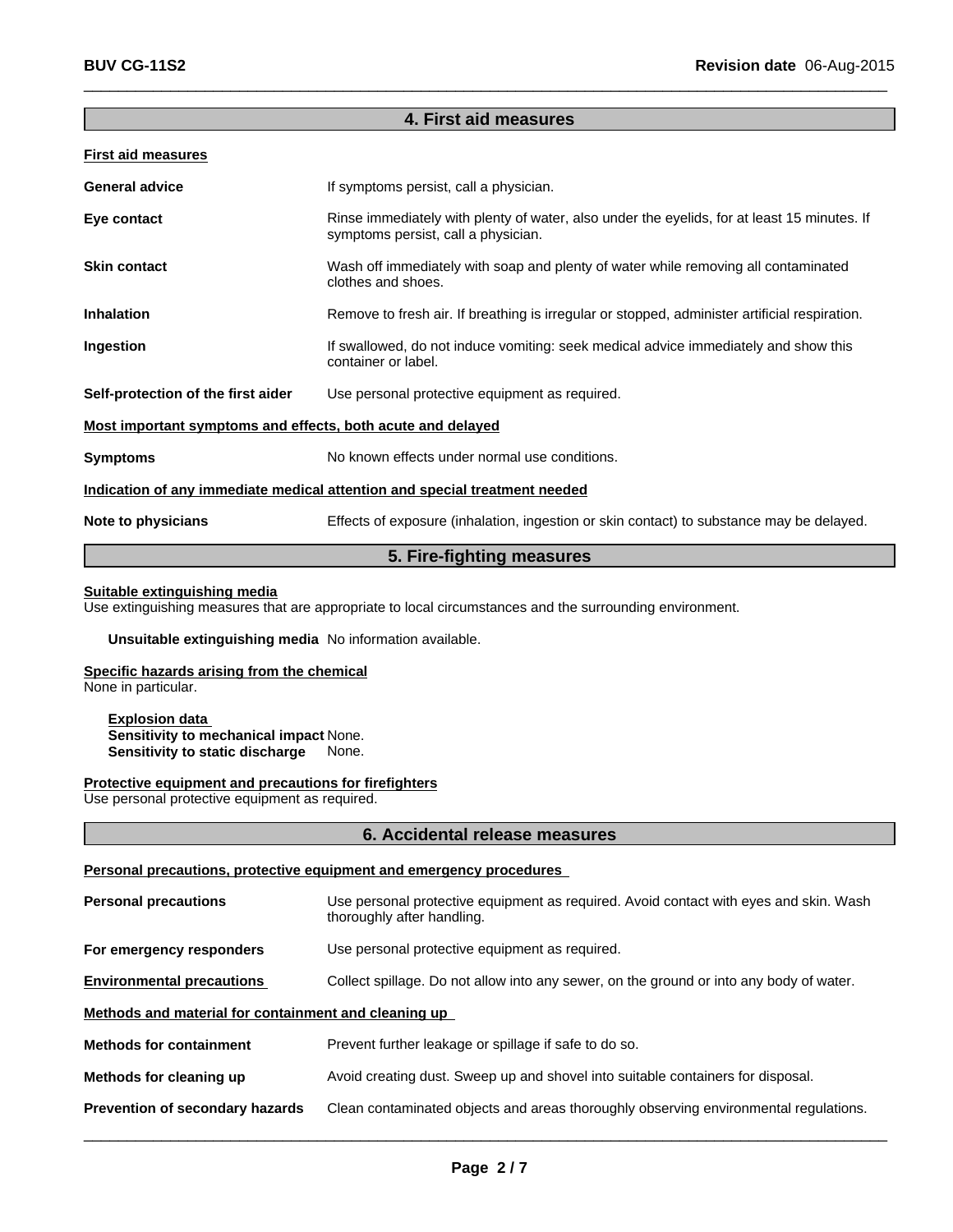|                                                              | 7. Handling and Storage                                                                                              |
|--------------------------------------------------------------|----------------------------------------------------------------------------------------------------------------------|
| <b>Precautions for safe handling</b>                         |                                                                                                                      |
| Advice on safe handling                                      | Use personal protective equipment as required. Use only in well-ventilated areas. Wash<br>thoroughly after handling. |
| Conditions for safe storage, including any incompatibilities |                                                                                                                      |
| <b>Storage conditions</b>                                    | Keep container tightly closed in a dry and well-ventilated place. Store at ambient conditions.                       |
| Incompatible materials                                       | Strong oxidizing agents. Strong acids.                                                                               |
|                                                              |                                                                                                                      |

 $\_$  ,  $\_$  ,  $\_$  ,  $\_$  ,  $\_$  ,  $\_$  ,  $\_$  ,  $\_$  ,  $\_$  ,  $\_$  ,  $\_$  ,  $\_$  ,  $\_$  ,  $\_$  ,  $\_$  ,  $\_$  ,  $\_$  ,  $\_$  ,  $\_$  ,  $\_$  ,  $\_$  ,  $\_$  ,  $\_$  ,  $\_$  ,  $\_$  ,  $\_$  ,  $\_$  ,  $\_$  ,  $\_$  ,  $\_$  ,  $\_$  ,  $\_$  ,  $\_$  ,  $\_$  ,  $\_$  ,  $\_$  ,  $\_$  ,

# **8. Exposure Controls/Personal Protection**

| <b>Control parameters</b>                                             |                                                                                                                    |  |
|-----------------------------------------------------------------------|--------------------------------------------------------------------------------------------------------------------|--|
| <b>Exposure guidelines</b>                                            | Not applicable.                                                                                                    |  |
| Appropriate engineering controls                                      |                                                                                                                    |  |
| <b>Engineering controls</b>                                           | Ensure adequate ventilation, especially in confined areas.                                                         |  |
| Individual protection measures, such as personal protective equipment |                                                                                                                    |  |
| <b>Eye/face protection</b>                                            | Wear safety glasses with side shields (or goggles).                                                                |  |
| Skin and body protection                                              | Wear protective gloves and protective clothing.                                                                    |  |
| <b>Respiratory protection</b>                                         | In case of insufficient ventilation, wear suitable respiratory equipment.                                          |  |
| <b>General hygiene considerations</b>                                 | Handle in accordance with good industrial hygiene and safety practice. Wash contaminated<br>clothing before reuse. |  |

# **9. Physical and Chemical Properties**

# **Information on basic physical and chemical properties**

| <b>Physical state</b><br>Appearance | Solid<br>Powder    | Odor                     | Characteristic           |
|-------------------------------------|--------------------|--------------------------|--------------------------|
| Color                               | Violet             | <b>Odor threshold</b>    | No information available |
| <b>Property</b>                     | Values             | <b>Remarks</b> •         |                          |
| рH                                  |                    | No information available |                          |
| Melting point/freezing point        | $>1000$ °C         |                          |                          |
| Boiling point / boiling range       |                    | No information available |                          |
| <b>Flash point</b>                  |                    | No information available |                          |
| <b>Evaporation rate</b>             |                    | No information available |                          |
| Flammability (solid, gas)           |                    | No information available |                          |
| <b>Flammability limit in air</b>    |                    |                          |                          |
| <b>Upper flammability limit</b>     |                    | No information available |                          |
| Lower flammability limit            |                    | No information available |                          |
| Vapor pressure                      |                    | No information available |                          |
| Vapor density                       |                    | No information available |                          |
| <b>Specific gravity</b>             |                    | No information available |                          |
| <b>Water solubility</b>             | Insoluble in water |                          |                          |
| Solubility in other solvents        |                    | No information available |                          |
| <b>Partition coefficient</b>        |                    | No information available |                          |
|                                     |                    |                          |                          |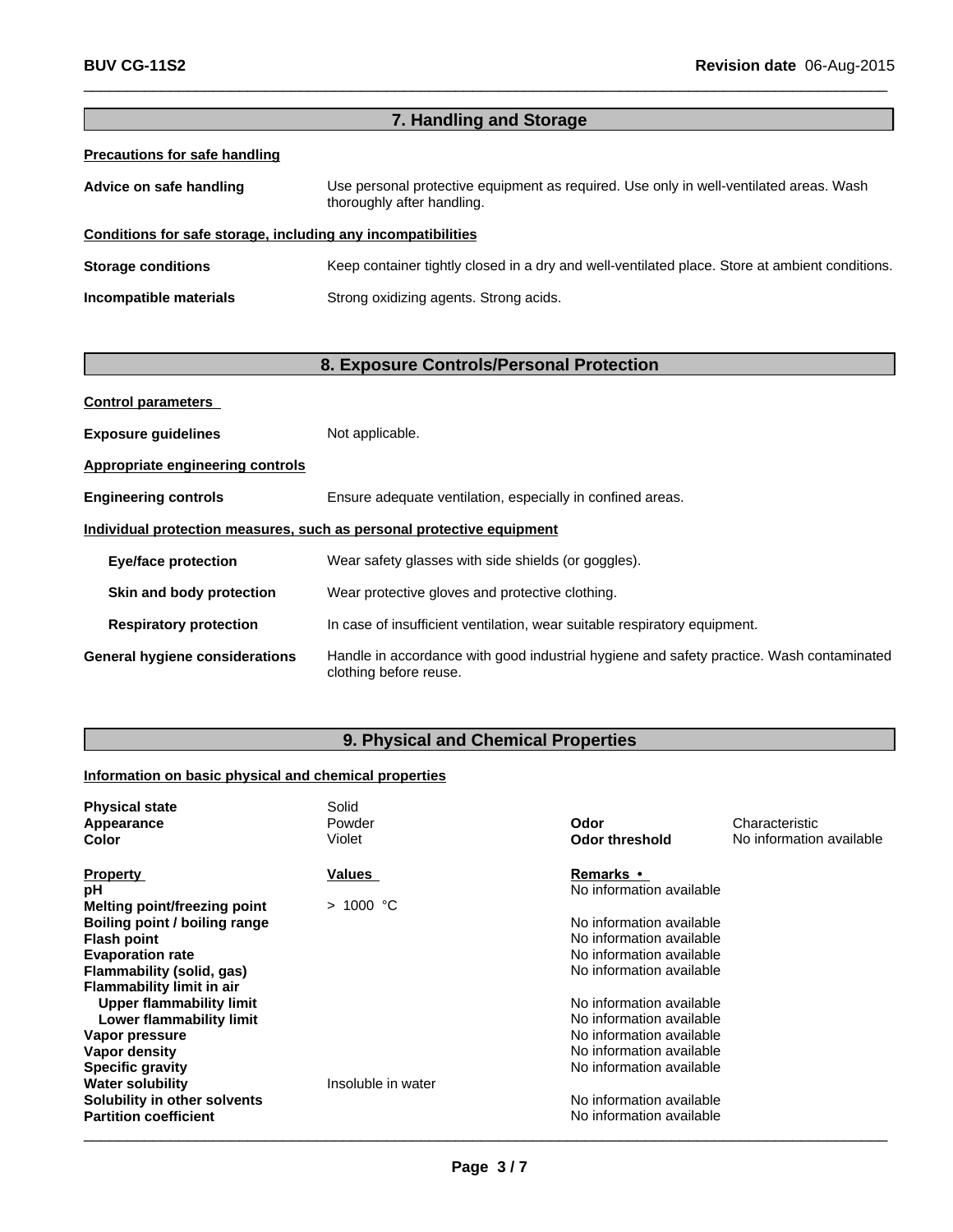**Dynamic viscosity Decomposition temperature Oxidizing properties Autoignition temperature**

**Other Information Softening point<br>Molecular weight** 

**Molecular weight** No information available<br> **VOC content (%)** No information available **VOC content (%)** No information available<br>
Density<br>
No information available **Density Density No information available**<br> **Bulk density No information available No information available**  No information available No information available **Explosive properties** No information available No information available No information available **No information available** 

 $\_$  ,  $\_$  ,  $\_$  ,  $\_$  ,  $\_$  ,  $\_$  ,  $\_$  ,  $\_$  ,  $\_$  ,  $\_$  ,  $\_$  ,  $\_$  ,  $\_$  ,  $\_$  ,  $\_$  ,  $\_$  ,  $\_$  ,  $\_$  ,  $\_$  ,  $\_$  ,  $\_$  ,  $\_$  ,  $\_$  ,  $\_$  ,  $\_$  ,  $\_$  ,  $\_$  ,  $\_$  ,  $\_$  ,  $\_$  ,  $\_$  ,  $\_$  ,  $\_$  ,  $\_$  ,  $\_$  ,  $\_$  ,  $\_$  ,

### **10. Stability and Reactivity**

**Reactivity**  No data available

#### **Chemical stability** Stable under normal conditions.

### **Possibility of hazardous reactions**

None under normal processing.

#### **Hazardous polymerization** Hazardous polymerization does not occur.

# **Conditions to avoid**

None known.

#### **Incompatible materials**

Strong oxidizing agents. Strong acids.

#### **Hazardous decomposition products**

None under normal use conditions.

### **11. Toxicological Information**

#### **Information on likely routes of exposure**

#### **Product information**

| <b>Inhalation</b>   | No data available. |
|---------------------|--------------------|
| Eye contact         | No data available. |
| <b>Skin contact</b> | No data available. |
| Ingestion           | No data available. |

#### **Component information**

| <b>Chemical Name</b>    | Oral LD50            | <b>Dermal LD50</b>     | <b>Inhalation LC50</b> |
|-------------------------|----------------------|------------------------|------------------------|
| Triethoxycaprylylsilane | Rat<br>= 10060 µL/kg | Rabbit<br>= 5910 µL/kg |                        |
| 2943-75-1               |                      |                        |                        |

#### **Information on toxicological effects**

**Symptoms** No information available.

 $\_$  ,  $\_$  ,  $\_$  ,  $\_$  ,  $\_$  ,  $\_$  ,  $\_$  ,  $\_$  ,  $\_$  ,  $\_$  ,  $\_$  ,  $\_$  ,  $\_$  ,  $\_$  ,  $\_$  ,  $\_$  ,  $\_$  ,  $\_$  ,  $\_$  ,  $\_$  ,  $\_$  ,  $\_$  ,  $\_$  ,  $\_$  ,  $\_$  ,  $\_$  ,  $\_$  ,  $\_$  ,  $\_$  ,  $\_$  ,  $\_$  ,  $\_$  ,  $\_$  ,  $\_$  ,  $\_$  ,  $\_$  ,  $\_$  ,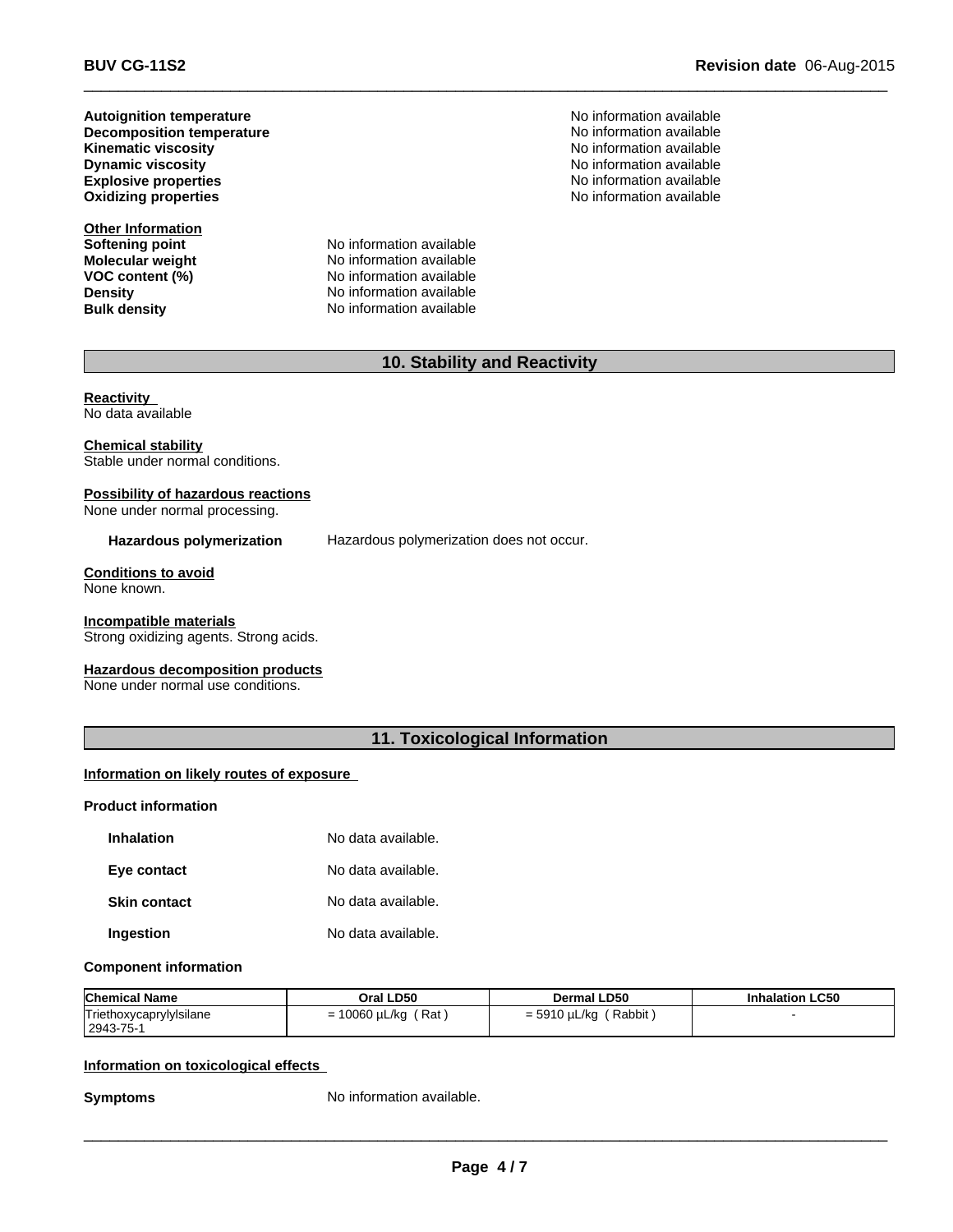#### **Delayed and immediate effects as well as chronic effects from short and long-term exposure**

| <b>Skin corrosion/irritation</b>  | No information available.                                                                                 |
|-----------------------------------|-----------------------------------------------------------------------------------------------------------|
| Serious eye damage/eye irritation | No information available.                                                                                 |
| <b>Irritation</b>                 | No information available.                                                                                 |
| <b>Corrosivity</b>                | No information available.                                                                                 |
| <b>Sensitization</b>              | No information available.                                                                                 |
| Germ cell mutagenicity            | No information available.                                                                                 |
| Carcinogenicity                   | This product does not contain any carcinogens or potential carcinogens as listed by OSHA,<br>IARC or NTP. |
| <b>Reproductive toxicity</b>      | No information available.                                                                                 |
| <b>STOT - single exposure</b>     | No information available.                                                                                 |
| <b>STOT - repeated exposure</b>   | No information available.                                                                                 |
| <b>Aspiration hazard</b>          | No information available.                                                                                 |

 $\_$  ,  $\_$  ,  $\_$  ,  $\_$  ,  $\_$  ,  $\_$  ,  $\_$  ,  $\_$  ,  $\_$  ,  $\_$  ,  $\_$  ,  $\_$  ,  $\_$  ,  $\_$  ,  $\_$  ,  $\_$  ,  $\_$  ,  $\_$  ,  $\_$  ,  $\_$  ,  $\_$  ,  $\_$  ,  $\_$  ,  $\_$  ,  $\_$  ,  $\_$  ,  $\_$  ,  $\_$  ,  $\_$  ,  $\_$  ,  $\_$  ,  $\_$  ,  $\_$  ,  $\_$  ,  $\_$  ,  $\_$  ,  $\_$  ,

### **12. Ecological Information**

# **Ecotoxicity**

None known

#### **Persistence and degradability**

No information available.

#### **Bioaccumulation**

No information available.

**Other adverse effects** No information available

# **13. Disposal Considerations**

| Waste treatment methods |                                                                                                        |
|-------------------------|--------------------------------------------------------------------------------------------------------|
| Disposal of wastes      | Disposal should be in accordance with applicable regional, national and local laws and<br>regulations. |
| Contaminated packaging  | Disposal should be in accordance with applicable regional, national and local laws and<br>regulations. |

# **14. Transport Information**

| <u>DOT</u>  | Not regulated |
|-------------|---------------|
| ICAO (air)  | Not regulated |
| <b>IATA</b> | Not regulated |
| <b>IMDG</b> | Not regulated |
| <b>RID</b>  | Not regulated |
| <b>ADR</b>  | Not regulated |

 $\_$  ,  $\_$  ,  $\_$  ,  $\_$  ,  $\_$  ,  $\_$  ,  $\_$  ,  $\_$  ,  $\_$  ,  $\_$  ,  $\_$  ,  $\_$  ,  $\_$  ,  $\_$  ,  $\_$  ,  $\_$  ,  $\_$  ,  $\_$  ,  $\_$  ,  $\_$  ,  $\_$  ,  $\_$  ,  $\_$  ,  $\_$  ,  $\_$  ,  $\_$  ,  $\_$  ,  $\_$  ,  $\_$  ,  $\_$  ,  $\_$  ,  $\_$  ,  $\_$  ,  $\_$  ,  $\_$  ,  $\_$  ,  $\_$  ,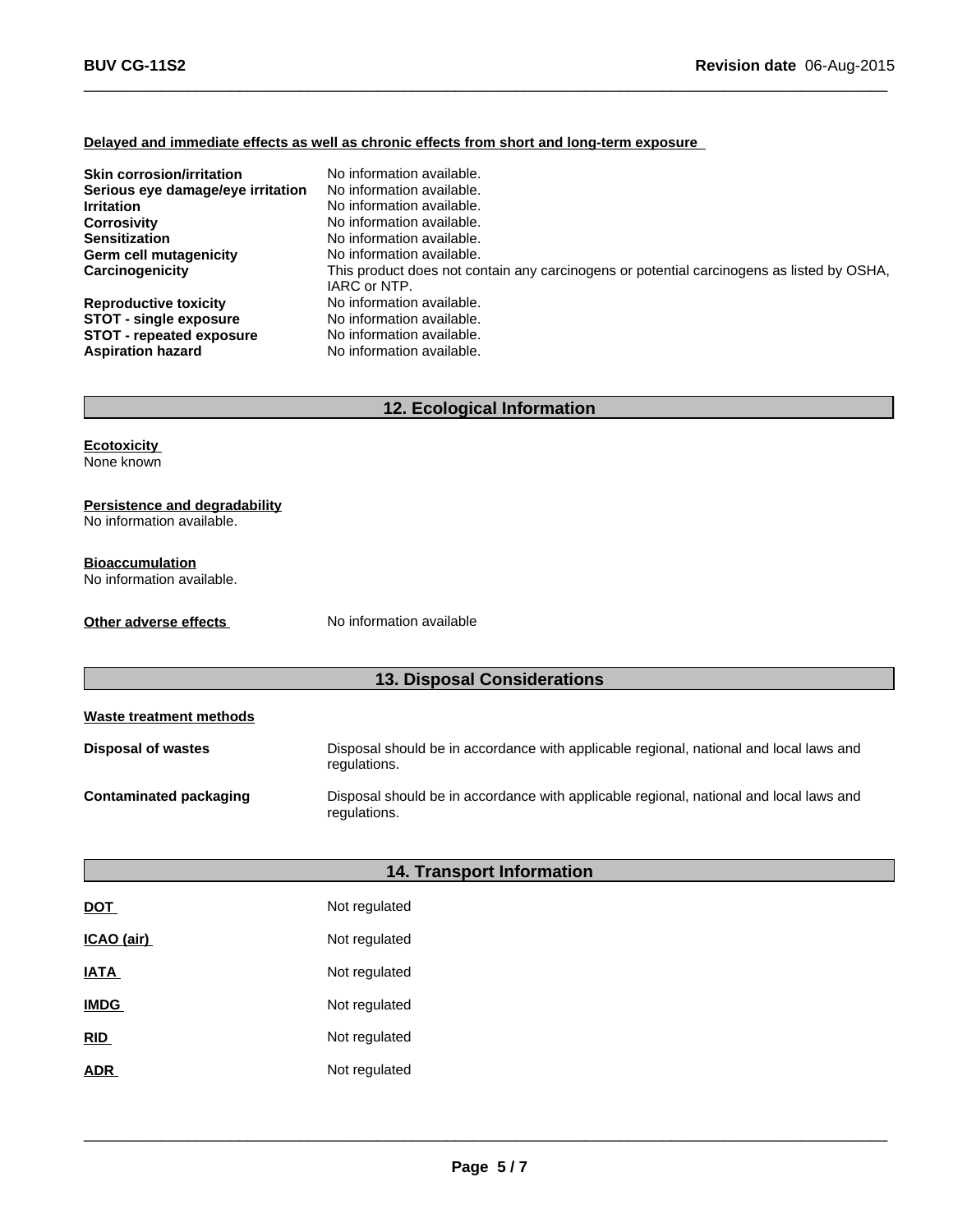### **15. Regulatory information**

 $\_$  ,  $\_$  ,  $\_$  ,  $\_$  ,  $\_$  ,  $\_$  ,  $\_$  ,  $\_$  ,  $\_$  ,  $\_$  ,  $\_$  ,  $\_$  ,  $\_$  ,  $\_$  ,  $\_$  ,  $\_$  ,  $\_$  ,  $\_$  ,  $\_$  ,  $\_$  ,  $\_$  ,  $\_$  ,  $\_$  ,  $\_$  ,  $\_$  ,  $\_$  ,  $\_$  ,  $\_$  ,  $\_$  ,  $\_$  ,  $\_$  ,  $\_$  ,  $\_$  ,  $\_$  ,  $\_$  ,  $\_$  ,  $\_$  ,

# **International inventories TSCA** Complies

| Complies       |  |
|----------------|--|
| Complies       |  |
| Not Determined |  |
| Complies       |  |
| Complies       |  |
| Complies       |  |
| Complies       |  |
|                |  |

**Legend:** 

**TSCA** - United States Toxic Substances Control Act Section 8(b) Inventory **DSL/NDSL** - Canadian Domestic Substances List/Non-Domestic Substances List **EINECS/ELINCS** - European Inventory of Existing Chemical Substances/European List of Notified Chemical Substances **ENCS** - Japan Existing and New Chemical Substances **IECSC** - China Inventory of Existing Chemical Substances **KECL** - Korean Existing and Evaluated Chemical Substances

**PICCS** - Philippines Inventory of Chemicals and Chemical Substances

**AICS** - Australian Inventory of Chemical Substances

#### **US Federal Regulations**

#### **SARA 313**

Section 313 of Title III of the Superfund Amendments and Reauthorization Act of 1986 (SARA). This product does not contain any chemicals which are subject to the reporting requirements of the Act and Title 40 of the Code of Federal Regulations, Part 372

#### **SARA 311/312 Hazard Categories**

| Acute Health Hazard               | No. |  |
|-----------------------------------|-----|--|
| Chronic Health Hazard             | N٥  |  |
| Fire Hazard                       | No. |  |
| Sudden release of pressure hazard | No. |  |
| <b>Reactive Hazard</b>            | No. |  |

#### **CWA (Clean Water Act)**

This product does not contain any substances regulated as pollutants pursuant to the Clean Water Act (40 CFR 122.21 and 40 CFR 122.42)

#### **CERCLA**

This material, as supplied, does not contain any substances regulated as hazardous substances under the Comprehensive Environmental Response Compensation and Liability Act (CERCLA) (40 CFR 302) or the Superfund Amendments and Reauthorization Act (SARA) (40 CFR 355). There may be specific reporting requirements at the local, regional, or state level pertaining to releases of this material

#### **US State Regulations**

#### **California Proposition 65**

This product does not contain any Proposition 65 chemicals

#### **U.S. State Right-to-Know Regulations**

This product does not contain any substances regulated by state right-to-know regulations

 $\_$  ,  $\_$  ,  $\_$  ,  $\_$  ,  $\_$  ,  $\_$  ,  $\_$  ,  $\_$  ,  $\_$  ,  $\_$  ,  $\_$  ,  $\_$  ,  $\_$  ,  $\_$  ,  $\_$  ,  $\_$  ,  $\_$  ,  $\_$  ,  $\_$  ,  $\_$  ,  $\_$  ,  $\_$  ,  $\_$  ,  $\_$  ,  $\_$  ,  $\_$  ,  $\_$  ,  $\_$  ,  $\_$  ,  $\_$  ,  $\_$  ,  $\_$  ,  $\_$  ,  $\_$  ,  $\_$  ,  $\_$  ,  $\_$  ,